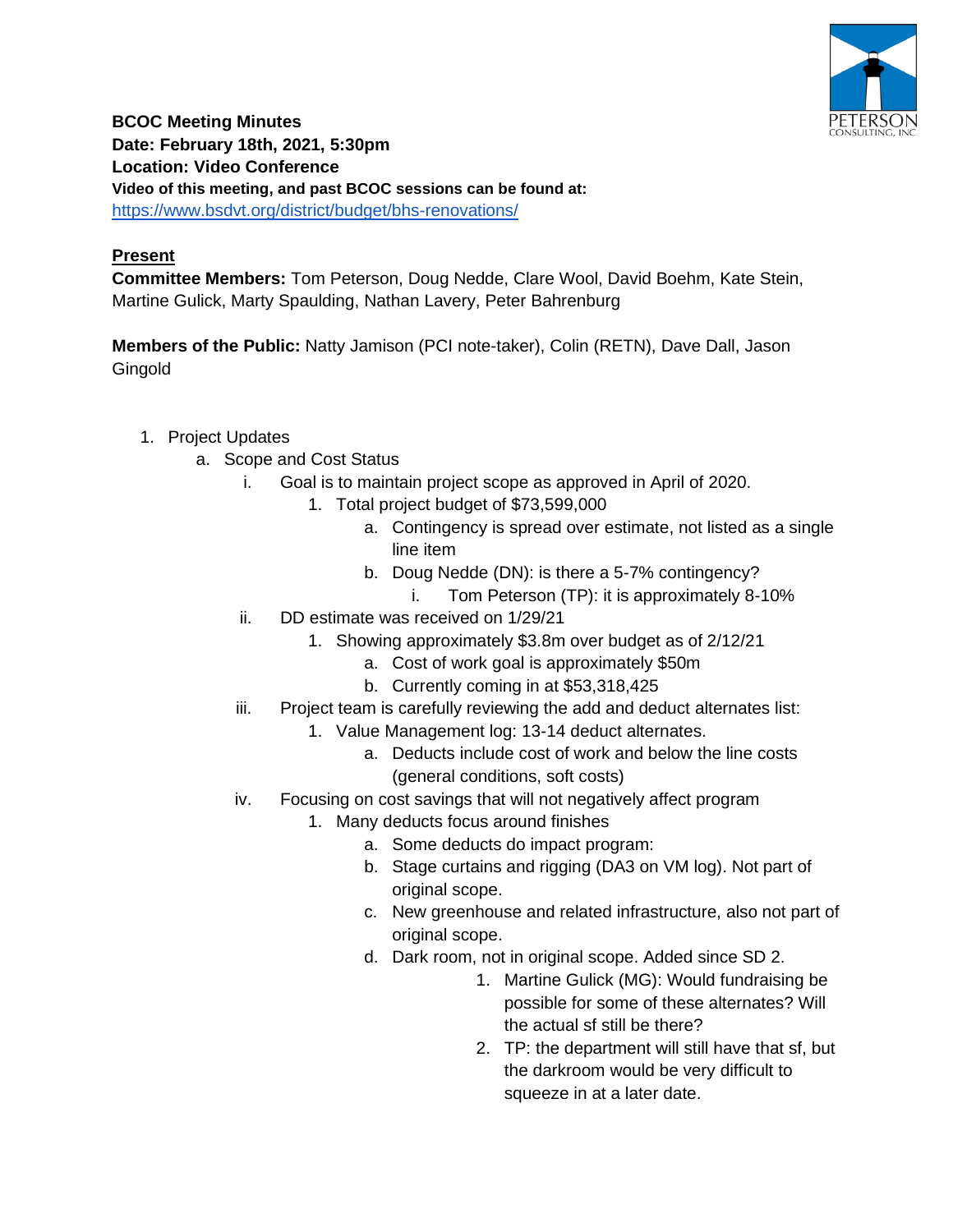- e. Another possible cut is eliminating coverboard from B and D, which would preclude future solar installations.
- f. The ramped connector from A-F may not be needed, depending on the fate of F building, but access for Intensive Special Needs (ISN) is a high priority.
- g. Ramped overbuild from A to B, built over the existing structure. Elimination would have a large impact on circulation as well as the IT department. Would require going through the OnTop program and a very circuitous route.
	- i. Kate Stein (KS): those with mobility issues would really struggle to access IT as well.
	- ii. MG: if we are maintaining the OPRs then it seems like this has to remain in. How are we going to make these decisions?
		- 1. TP: BCOC advised by the project team will make recommendations to the BSD board and the City board of finance.
		- 2. One way to keep the overbuilt connector in would be to reduce the DD contingency
- h. David Boehm (DB): and after bids come in, if they are low, you could cut contingency and take some alternates. So we could keep some of these as bidding alternates.
	- i. Marty Spaulding (MS): agreed, but we should still hit the budget amount at this point.
	- ii. KS: things that impact the entire school should be of higher priority than items that impact only certain populations.
		- 1. TP: agreed. It was floated to reduce overall SF, such as the library, but that impacts the whole community.
	- iii. KS: Is what we are looking at here for deducts an exhaustive list?
		- 1. MS: pretty much. There is always more, but this was all we could come up with at the time, outside of SF reduction.
- v. To get to the budget, all deducts would need to be taken.
	- 1. DN: we (Nedde Real Estate) just paid about \$32/sf for a high end HVAC system, yours is coming in at \$48/sf. Have you looked at VM there?
		- a. MS: We've moved to a RTU system, and have very robust code requirements for ventilation. We have certainly looked closely at that cost. We are also moving from a